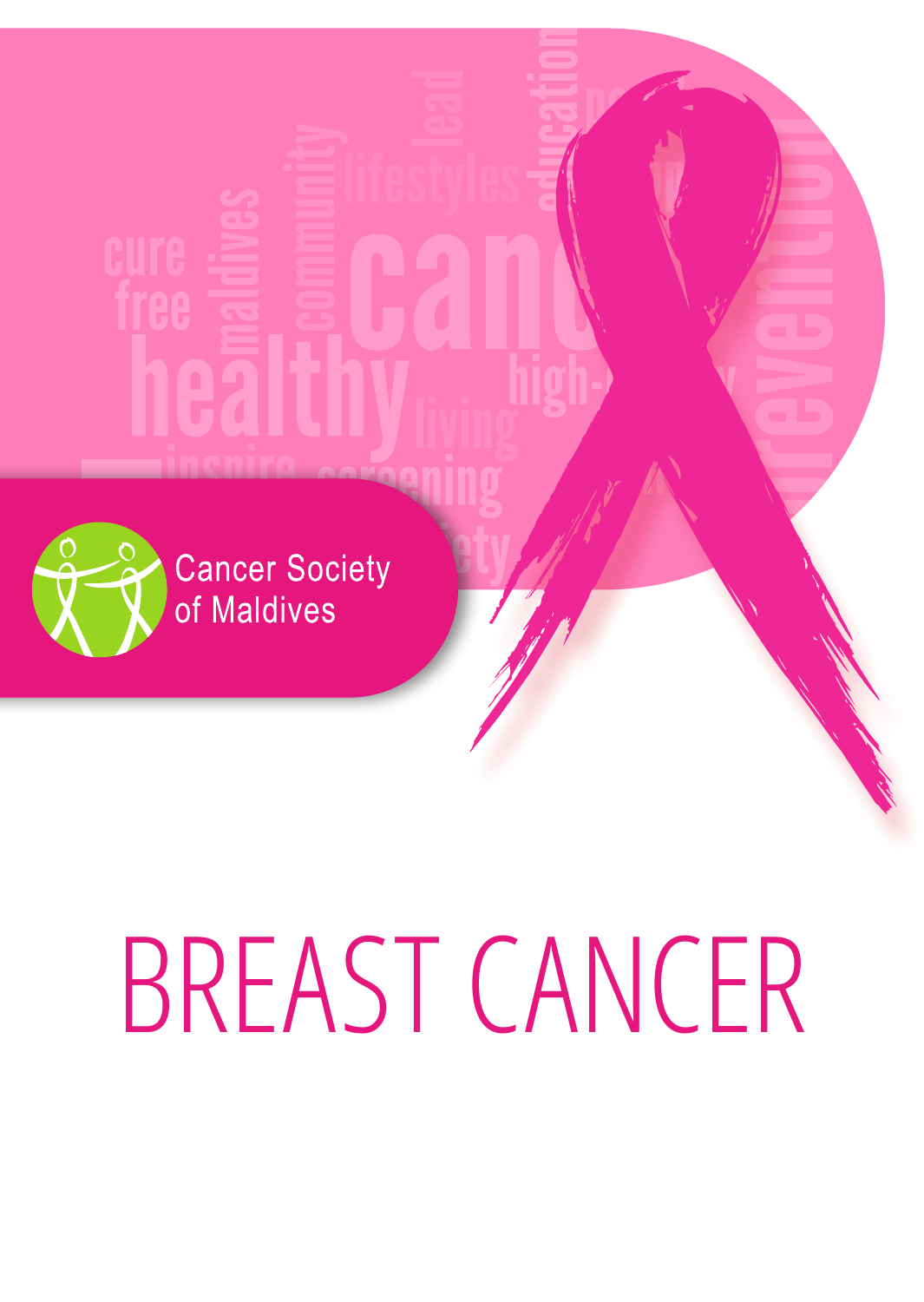# **Breast Cancer can happen to any woman. But it is curable if detected early.**

#### **How can you protect yourself?**

Just follow these three important steps:

- 1. Do a simple breast self-exam every month at home.
- 2. Get an annual mammography from the age of 40 onwards
- 3. Gets a clinical breast exam by your doctor every three years starting from age 20, and every year starting from age 40.

**Regular check-ups are important. Don't miss or delay doing them.**

# **Early detection can increase survival rates by up to 90%**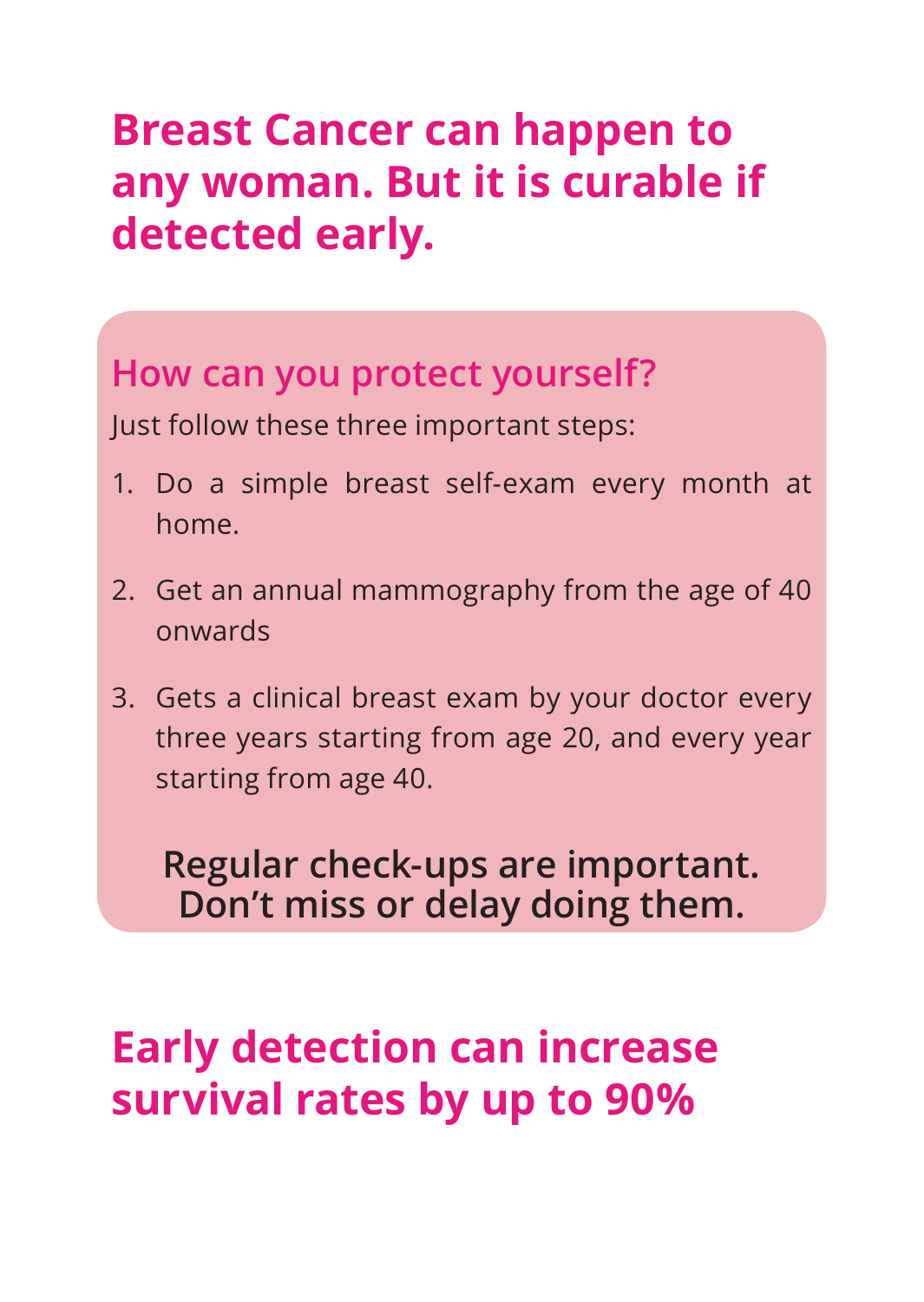# **What signs should you look for?**

Since you know your body better than anyone, if you notice any suspicious changes like the ones below, don't ignore them. See a doctor for medical advice immediately.

- **•**  Lump, hard knot or thickening (breast or underarm).
- **•** Swelling, warmth, redness or darkening.
- **•** Change in size or shape of breast.
- **•** Dimpling or puckering of the skin.
- **•** Itch or rash especially in nipple area.
- **•** Pain in one spot that does not go away.
- **•**  Pulling in of your nipple or other parts of the breast.
- **•** Nipple discharge that is spontaneous and bloody.
- **•** A sore on the breast that does not heal.

# **Remaining alert could help you safeguard yourself against this critical disease.**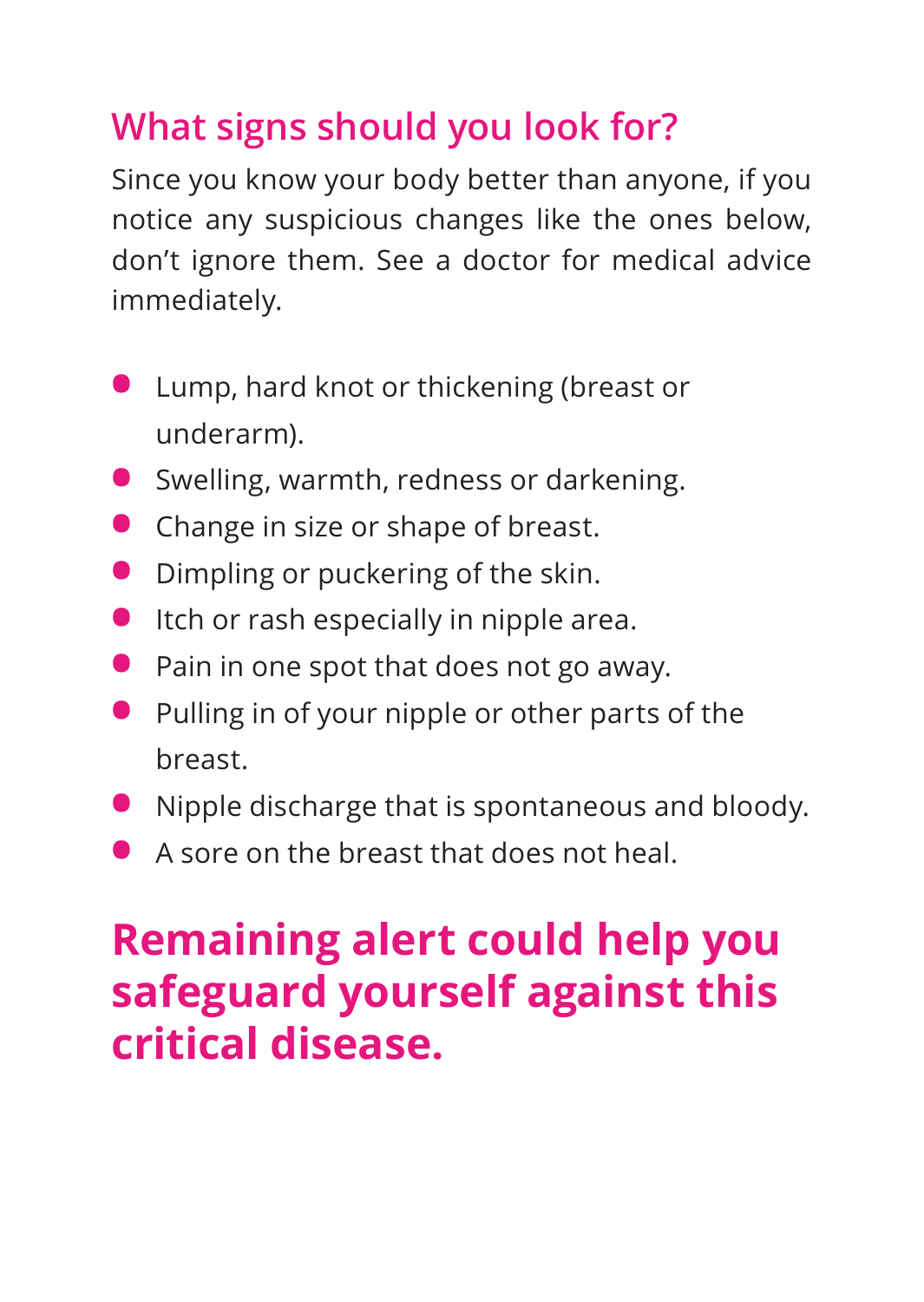# **A step by step guide to breast self – examination**

Breast self-examination is very easy to do and can be done in the privacy of your home. It includes both looking and feeling over the entire breast and chest area. When examining the breast, women should use a vertical pattern, cover the entire breast, and use adequate pressure (light, medium and firm) while doing so. It is important to use the pads, not the tips of fingers. The best time to do a breast selfexamination is right after your period, when the breast swelling and tenderness is over. Women who are past menopause should perform breast exam at the same time of month, every month, so that it's not forgotten.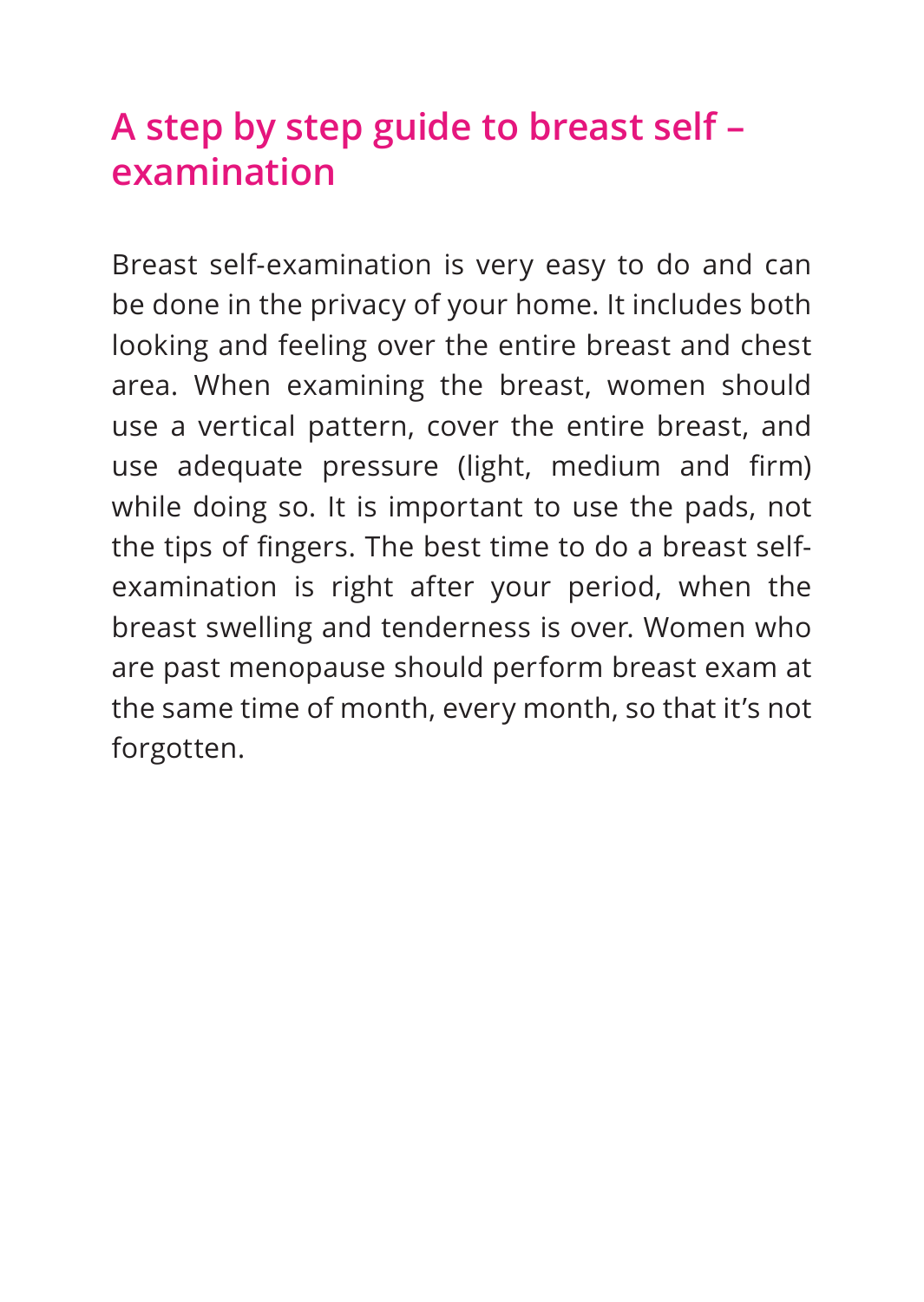# **Check your breasts using these simple steps**

### **Lying down**

Place a pillow under your right shoulder. Put your right hand under your head. Check your entire breast area with the finger pads of your hand. Use small circles and follow an up and down pattern. Use light, medium and firm pressure over each area of your breast. Repeat these steps on your left breast.



#### **Before a mirror**

Check for any changes in the shape or look of your breast. Note any skin or nipple changes such as dimpling or nipple discharge. Inspect your breast in four steps: arms at side, arms overhead, hand on hips pressing firmly to flex chest muscles, and bending forward.

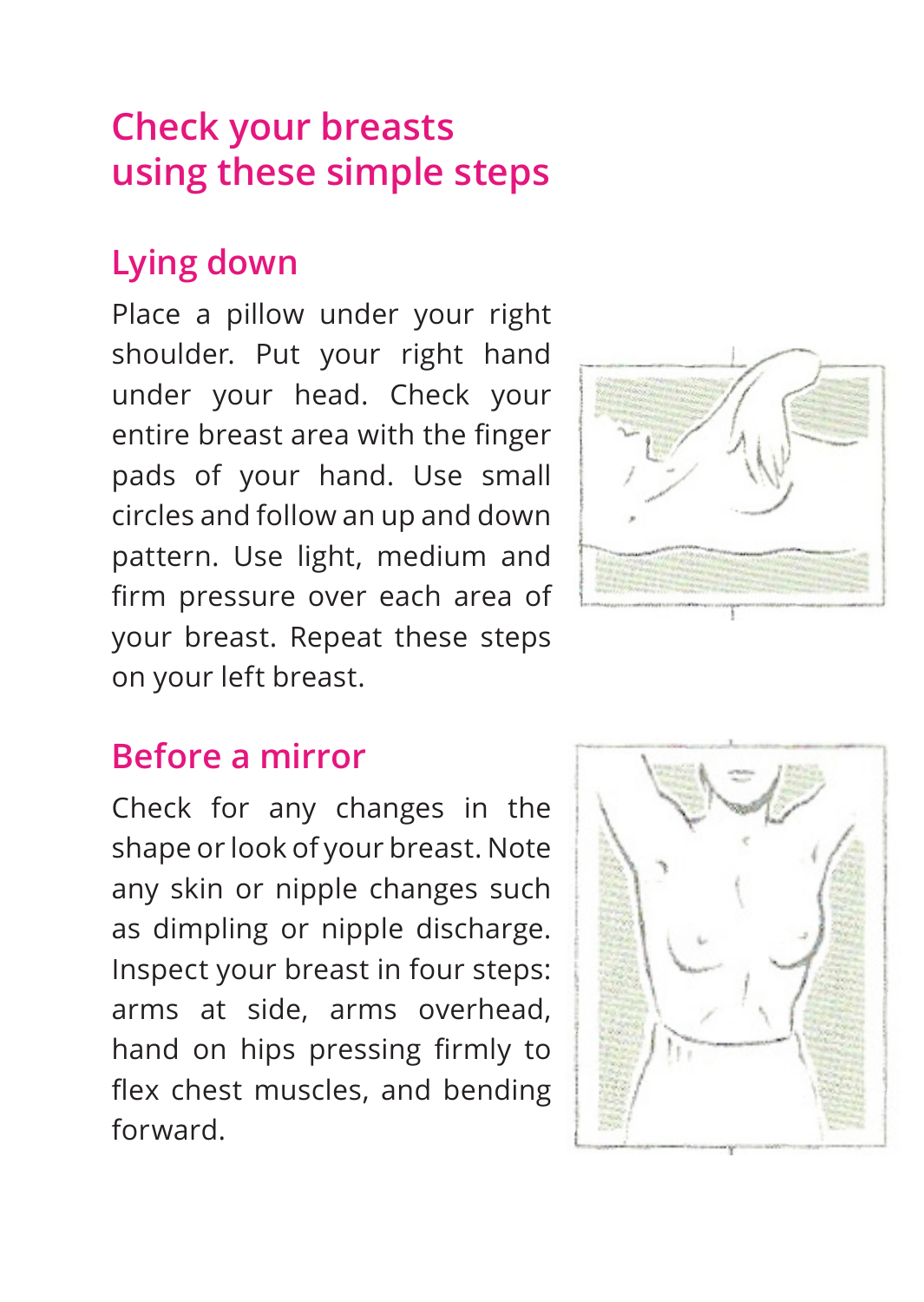#### **In the shower**

Raise your right arm. With soapy hand and fingers flat, check your breast, Use the method described in the "Lying Down" step. Repeat on your left breast.



# **Early Detection Saves Lives.**

If detected early, breast cancer can be treated successfully.

Regular checks are important for every woman.

# **Stay alert. Stay well.**

# **To know more visit**

#### **www.cancer.org .mv**

**Cancer Society of Maldives 1st Floor, Ma. Milano, Rahdhebaimagu Male' 20159, Republic of Maldives Telphone: 7505500 mail: csm@cancer.org.mv**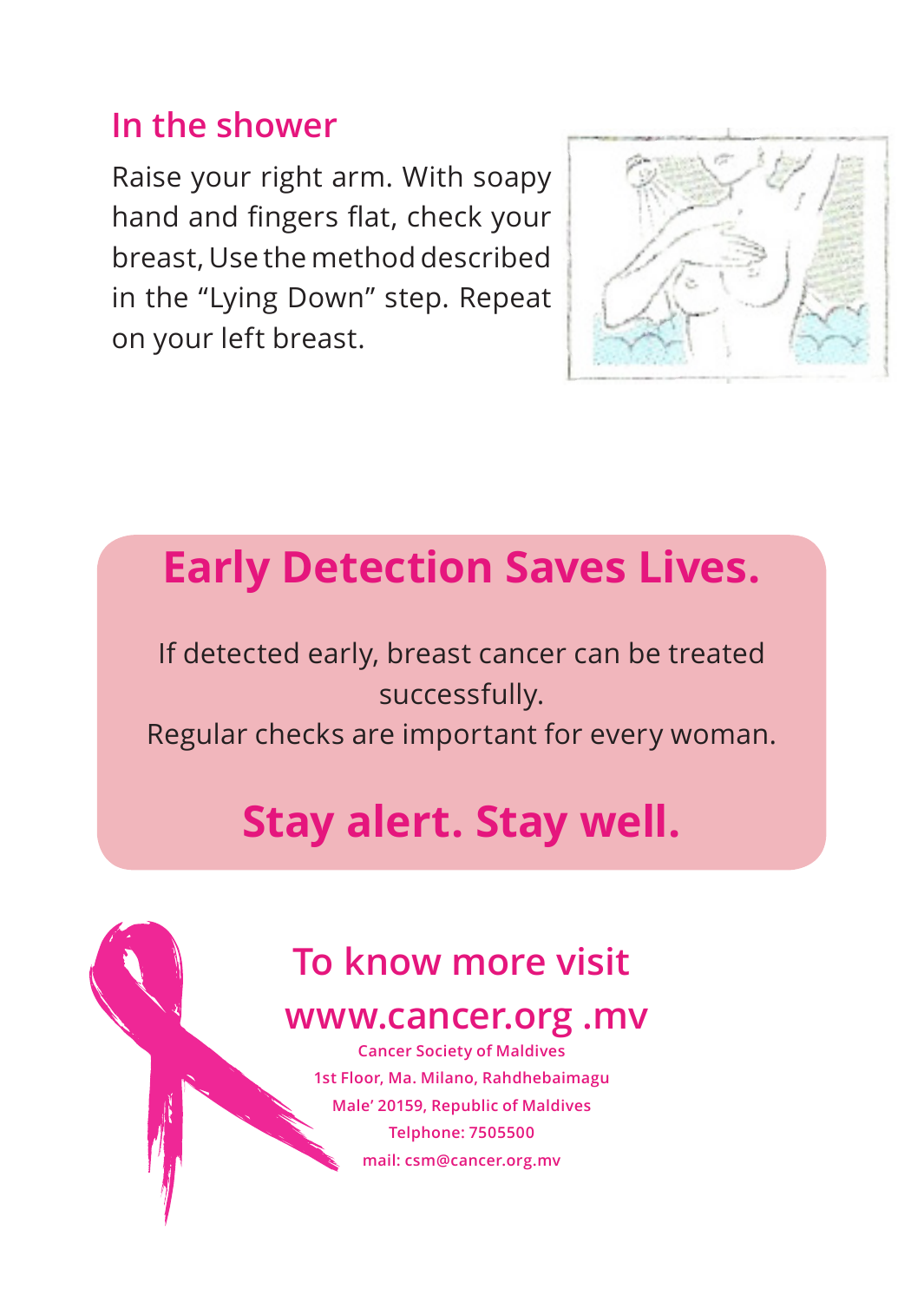

ކަނާތް މައްޗަށް ނަގާފައ،ި އަތުގައި ސައިބޯނި <del></del> دی و دی دون<br>کونونو کوئی میں کونو نورسو وی م ކަނާތު އުރަމަތި ޗެކް ކުރުމަށް ފަހު ވާތު އުރަމަތި ޗެ ކް ކު ރާ ށެ ވެ .

ۇمرە بىر بىر ئىبر:-<br>ۋىر *و*غرىر ئىبر كىبر:-

*އަވަހަށް އެނގިއްޖެނަމ،ަ ފުރާނަ ސަލާމަތްކުރެވޭ*  އަވަހަށް ދެނެގަނެވިއްޖެނަމ،ަ ރަގަޅު ފަރުވާދެވި ޝިފާ އެއްލިބޭ ޤަވާޢިދުން ޗެކަޕް ހެދުމަކީ ކޮންމެ އަންހެނަކަށް ވެސް ވަރަށް މުހިންމު ކަމެއް حرکودی ورد | عدد حرکت محدود الله عدد الله عدد الله عدد الله عدد الله عدد الله عدد الله عدد الله عدد الله عدد ا<br>الله عدد الله عدد الله عدد الله عدد الله عدد الله عدد الله عليه الله عليه الله عدد الله عدد الله عدد الله عدد

#### *އިތުރު މަޢުލޫމާތު ހޯދެވުމަށް*

#### **www.cancer.org .mv**

*ޒިޔާރަތް ކޮށްލަށްވާ*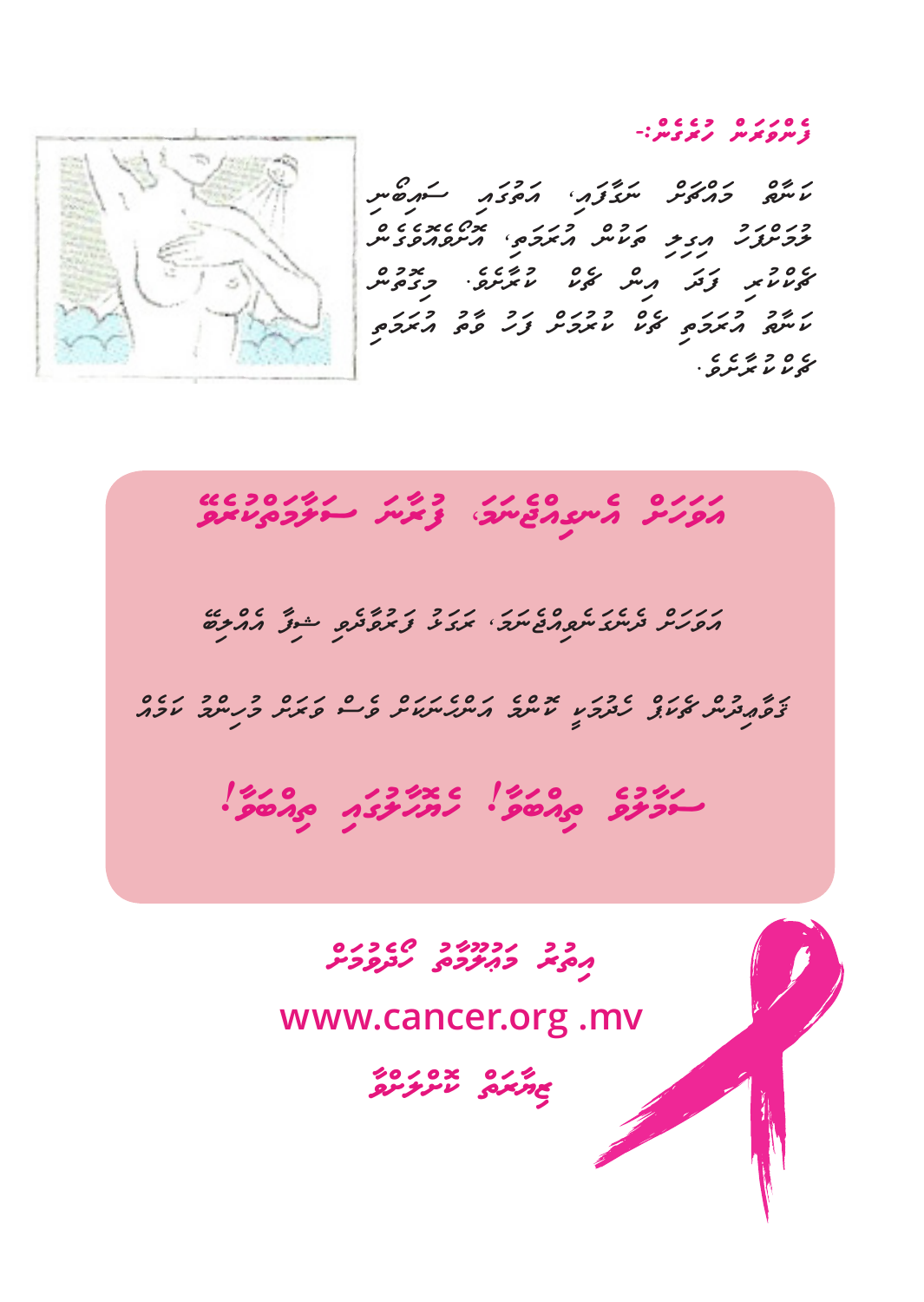# *އުރަމަތި ޗެކްކުރުމަށް ތިރީގައި މިވާ ފަސޭހަ ތިން ގޮތް ޚިޔާރުކުރައްވާށެވ.ެ*

 $\frac{1}{2}$ ,  $\frac{1}{2}$ ,  $\frac{1}{2}$ ,  $\frac{1}{2}$ ,  $\frac{1}{2}$ 

ކަނާތު ކޮނޑުދޮށަށް ބާލީހެއްލާފައ،ި ކަނާތް ټ د د د د د د د د د<br>حوترمرومو. د موی مسروموناس ناتر ה 2010 ב 129 ב הגם 119 ב הגם 119 ב הגבת 119 ב הג<br>סירושי 119 ב איז בייני 119 ב ייני 119 ב 119 ב 119 ב 119 ב 11 އެއްކޮށް އުނގުލާށެވ.ެ އަދި އަތް އުނގުޅާއިރު މަޑުނ،ް دو ووروه در ده در وه در ده وروه<br>دور وتروننزر دور ځیزنز و درووننز دسربر دوس ގެންދާށެވ.ެ ކަނާތު އުރަމަތި ނިމުމުން ވާތު އުރަމަތި رز مدد دوره دوره در<br>کرک وی کور کار مورد دور



އުރަމަތީގެ ބޮޑު ކުޑަމިނަށް ނުވަތަ ސިފަ އަށް ބަދަލެއް کر دی دی دی کرد.<br>مدرسوموی صوری کرد کرد کرد کرد. ح د د د د د د د د د د ده ده ده ده ده.<br>د درج د د د د د د د داد داد داد داد حِمِی دَونِی عَمَرَ ہِ دِمِ دَرِ دِمِی کَمَ الْمَرْضِ -<br>رَحِمَٰنِ صَوَّسِ الْمَرَى الْمَحْرَى الْمَرَامَةِ الْمُرَضَّى الْمُرَامَةِ الْمَرْضَى

- .1 2010 م.م. 2020 م.م.<br>1 ترجيد 10 كيريمبر برقرق مار مارس كربر، ی ه<br>ترس
	- .2 ދެ އަތް ބޯމައްޗަށް ނެގުމަށްފަހ،ު ދެން
- $3$ .  $\,$ 3.  $\,$ 3.  $\,$ 3. م $\,$ 9. م $\,$ 9. م $\,$ 9. م $\,$ 9. م $\,$ 3. م $\,$ 7. م $\,$ 9. م $\,$ 7.  $\,$ 3.  $\,$ 5.  $\,$ 5.  $\,$ 7.  $\,$ 7.  $\,$ 7.  $\,$ 7.  $\,$ 7.  $\,$ 7.  $\,$ 7.  $\,$ 7.  $\,$ 7.  $\,$ 7.  $\,$ 7.  $\,$ 7.  $\,$ 7.  $\,$ 7.  $\,$ 7.  $\,$ ء<br>تربىر
	- .4 ކުރިމައްޗަށް ގުދުވުމަށްފަހު އެވ.ެ



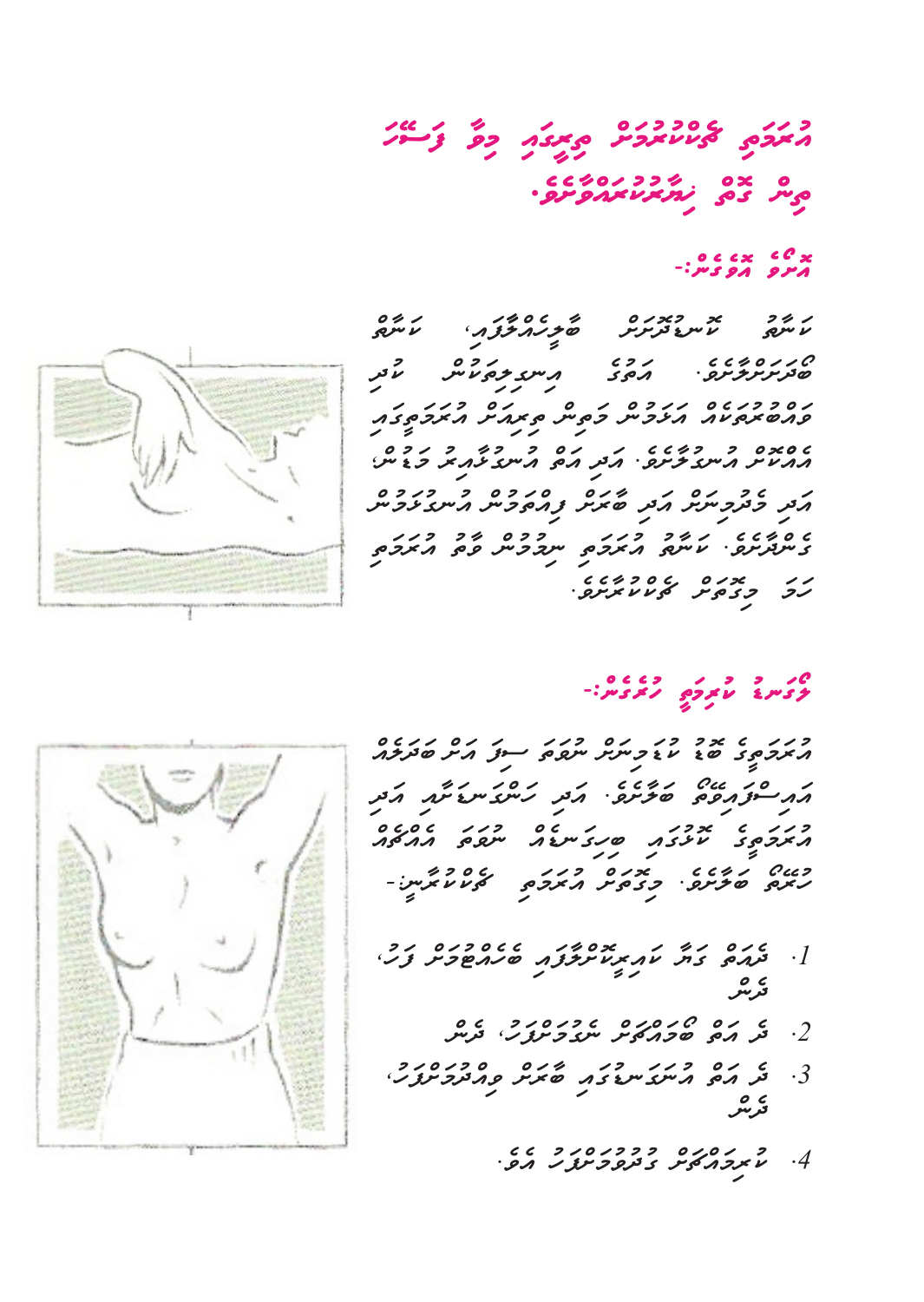*އުރަމައްޗަށް އަންނަ ބަދަލު އަމިއްލައަށް ބަލާނެ ގޮތްތައ.ް*

ގޭގައި ހުރެގެން ވަރަށް ފަސޭހައިން ޗެކްކުރެވޭ ގޮތްތަކެއް ހުރެއެވ.ެ އެ ގޮތްތަކަކީ כנג גע גוד גוגם גובר גם בכפיג גם גבוגנס בנג<br>הזבקים האי, בכים זוגילית סי*בבית <sub>ב</sub>י* הים הגודילי*בהג*יי מזקיימה יינסים ގޮށެއް ހުރިތޯ ބެލުމެވ.ެ މިގޮތަށް ބަލާއިރު އަތްތިލައިގެ އިނގިލިތައް ބޭނުންކޮށްގެން י כי גם ביני כי גום כי כנגן גום כי גום בינים בינים<br>בפייס: יטרי יוסים פינייני בהליכי ביל היטרים: בהיני הנג בנקבייטות ﮐﺮ ﮐﺮﻩ ﺩﻭﮐﻪ ﺩﺩﻩ ﺩﻩ ﺩﻭﻭ ﺩﻭ ﺩﻭﺩﻩ ﺩﻭﺩﻩ ﺩﻭﺩﻩ ﺩﺭﻭﺭ<br>ټرنس ځمرس پروترس پره د دې د پروتر ټرې پروتر څرند کلند ځمرنژو پر <<br>حغرمہوں صحیح سے مختلف حرکوں صحیح مسجد مختلف تروپ<br>حغرمہوں صحیح سے مختلف حرکوں صحیحی مسجد مختلف تروپ ינג בכם גם כם גם גם גבר המסגבות בכל בסיטים בכל המשתלת.<br>המיני מיינדי במהוד בחי המטיים של המחיר: בחי המיינד מיינדון בפוטיטית ނުޖެހޭ މީހުން ނުވަތަ އިއްދައިން ކެނޑިފައިވާ މީހުން ކޮންމެ މަހެއްގެ ވެސް އެއްދުވަހު ވަކި ދުވަހެއް ޙިޔާރުކޮށްގެން ބެލުން ރަނގަޅެވ.ެ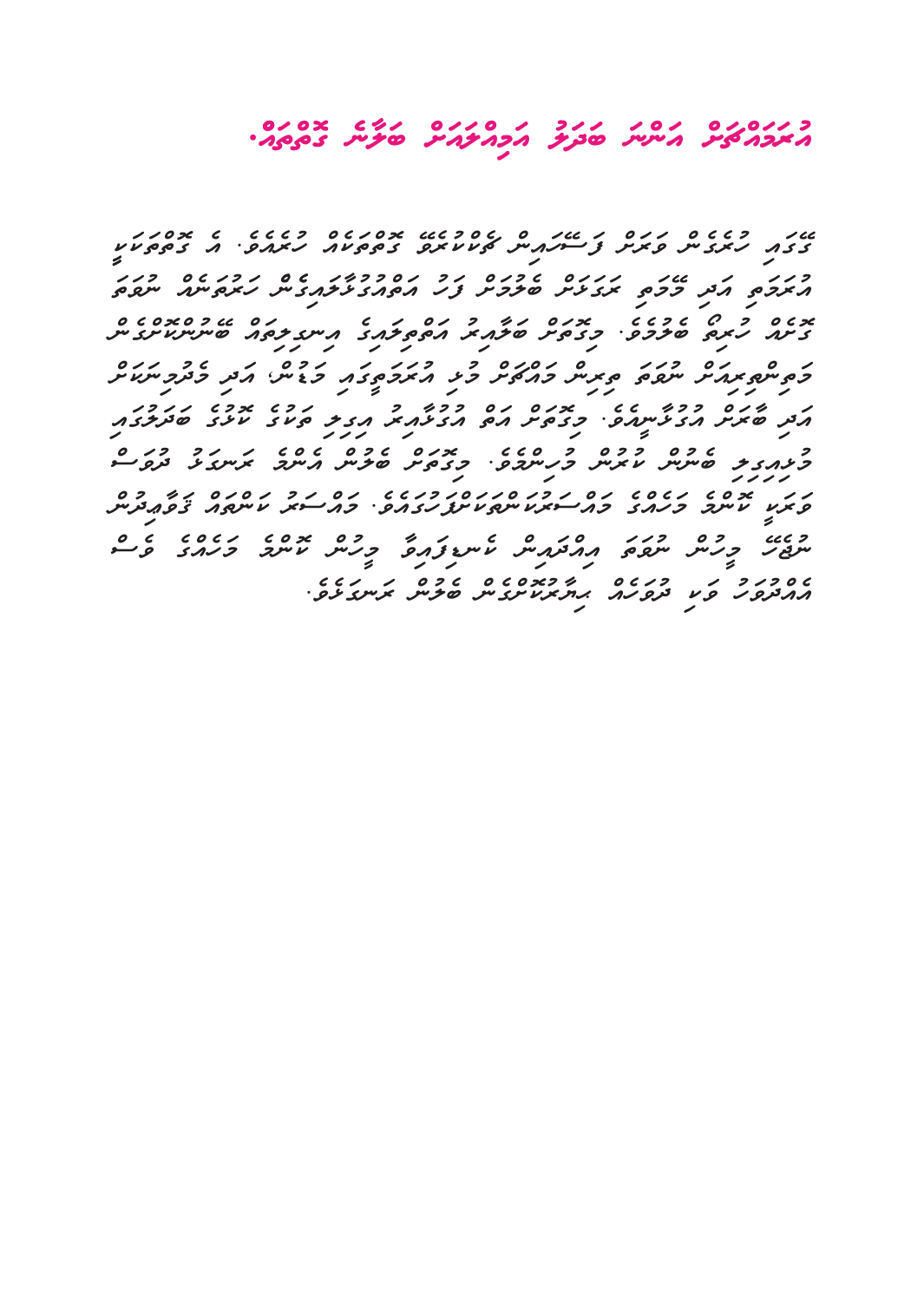#### *އަލާމަތްތައް!*

ތިރީގައި މިވާ އަލާމަތްތަކުގެ ތެރެއިން އަލާމާތެއް ފެނިއްޖެނަމަ ލަސް ނުކޮށް  $5500$ 

- **•**އުރަމަތީގެ ނުވަތަ ކިހިލިފަތުގައި ގޮށެއް ނުވަތަ ބޯވެފައިވާ ތަންކޮޅެއް ژ <sub>بمرس</sub>ری،
- ) כגן כנגז כנגז כנגז כנגז בסגר בריי הסגר בריי הסגר.<br>אמרים בתופצה יישם גייטיתי יישם מספרה יישי טתפקה ژ بر پتریز ،
	- ) ورر ، **بروور ره ورر مرده مدرده مدر شوشر** .<br>المحرومي محلولاتوس
		- مرور دو ۶۶۵ ورد دو ۶۶۵ و مرکزی<br>مسجد دو مرکزی مرکزی مسجد مرکز مرکز *مرکزی مرکزی مرکز*ی
		- **•**އުރަމަތީގެ ކޮޅުގައި ކެހުމެއް ނުވަތަ ފާރުވެފާ ހުރިނަމ،ަ
			- **•**އުރަމަތީގެ އެއް ދިމާއެއްގައި ދާއިމީ ތަދެއް ހުރިނަމ،ަ
- **•**އުރަމަތީގެ ކޮޅުގައި ނުވަތަ އުރަމަތީގެ އެހެން ބައެއް ނަމަވެސް އެތެރެއަށް ر، ء حر تر<br>حرفر فر حر سر تر ا
	- כם ג'ום בג'ו ג'ובכם ג' כונד 2000 שם ג'וד.<br>מה<sub>צהמ</sub>ת הי*נה*פֶ<sub>צ</sub> מינית ב' יינופים הגיית ההימה ההיית יינו
		- ح در د د من د حديد د من من د من المركز.<br>من *حوي د د سر سعي و من د* د من من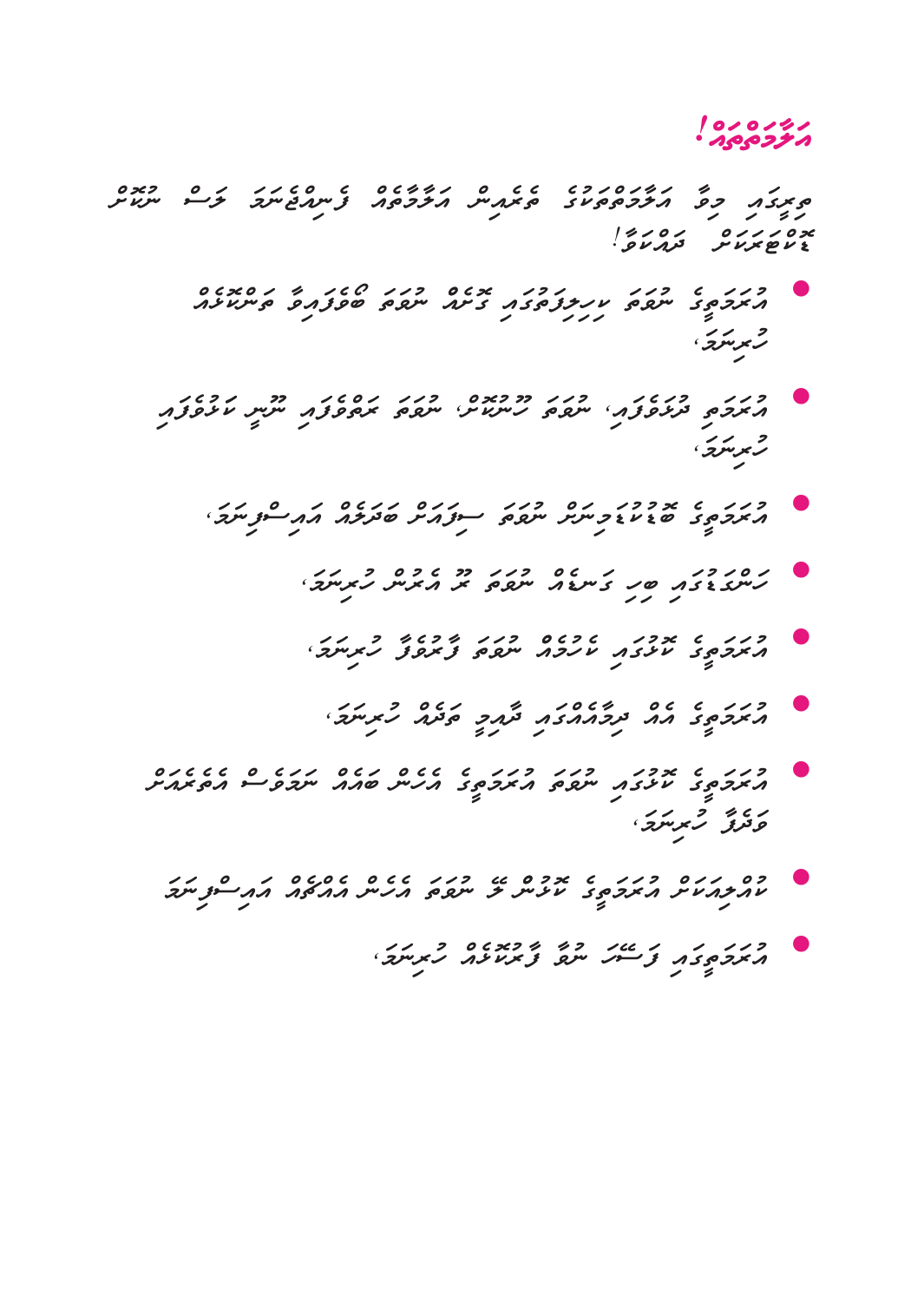*އުރަމަތީ ކެންސަރަކީ ކޮންމެ އަންހެނަކަށްވެސް ޖެހިދާނެ ގެ ކުރީކޮޅުގައި އެނގިއްޖެނަމަ ބަޔެއ.ް އެކަމަކ،ު މިބަލާނ.ެ ރައްކާތެރިވާނީ ކިހިނެއްތޯ؟ ރަނގަޅުކުރެވިދ ީ*

*އުރަމަތީ ކެންސަރު ހުރިތޯ ޗެކްކުރައްވާނެ ގޮތްތައ:ް*

- .<br>1. كالمرس وسن ماكر ماكر ماكر ماكر المرض المحركة المركز المركز والمركز المركز المركز المركز المركز المركز المركز  $\frac{2}{3}$
- $\alpha$   $\alpha$   $\alpha$   $\alpha$   $\alpha$   $\beta$   $\gamma$   $\alpha$   $\beta$   $\alpha$   $\beta$   $\alpha$   $\beta$   $\alpha$   $\beta$   $\alpha$   $\beta$   $\alpha$   $\beta$   $\alpha$   $\beta$   $\alpha$   $\beta$   $\alpha$   $\alpha$ އަހަރަކު އެއްފަހަރު ހައްދަވ.ާ
- .3 އުމުރުން 20 އަހަރުން ފެށިގެން ކޮންމެ ތިންއަހަރުން އެއްއަހަރު ޑޮކްޓަރަށް  $\frac{25}{27}$ <  $\frac{27}{27}$   $\frac{27}{27}$   $\frac{27}{27}$   $\frac{27}{27}$   $\frac{27}{27}$   $\frac{27}{27}$   $\frac{27}{27}$   $\frac{27}{27}$   $\frac{27}{27}$   $\frac{27}{27}$   $\frac{27}{27}$   $\frac{27}{27}$   $\frac{27}{27}$   $\frac{27}{27}$   $\frac{27}{27}$   $\frac{27}{27}$   $\frac{27}{27}$   $\frac{$  $\frac{1}{2}$

*ޤަވާޢިދުން ޗެކަޕް ހެދުން ވަރަށް މުހިންމ.ު އެއްގޮތަކަށްވެސް ޗެކަޕް ހެދުން ފަސްނުކުރައްވާތި ނުވަތަ ޗެކަޕް ނުހައްދަވާ*  <del>در ۱</del>۵۵ و ۵۶۵<br>تو*نا تر سرچ*ريومي

*އުރަމަތީ ކެންސަރު ޖެހުމުގެ ކުރީކޮޅު ދަނެގަނެވިއްޖެނަމަ*  مردة دوم بر<sub>وف</sub>و من دوم 90% مثر مح< نه.<br>مح≠ و∙